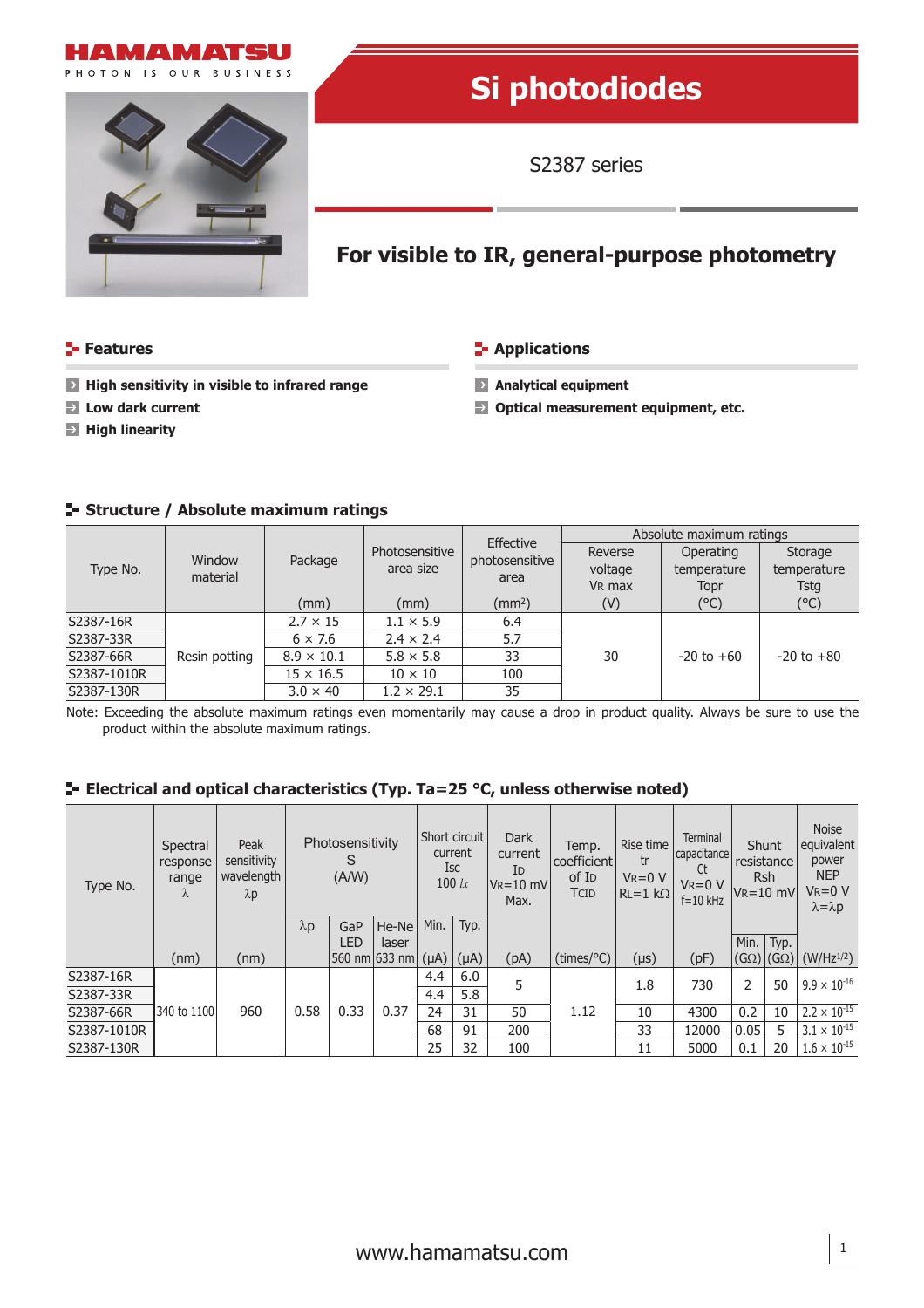

### **Spectral response Photosensitivity temperature characteristic**



### **P** Dark current vs. reverse voltage



KSPDB0117EC

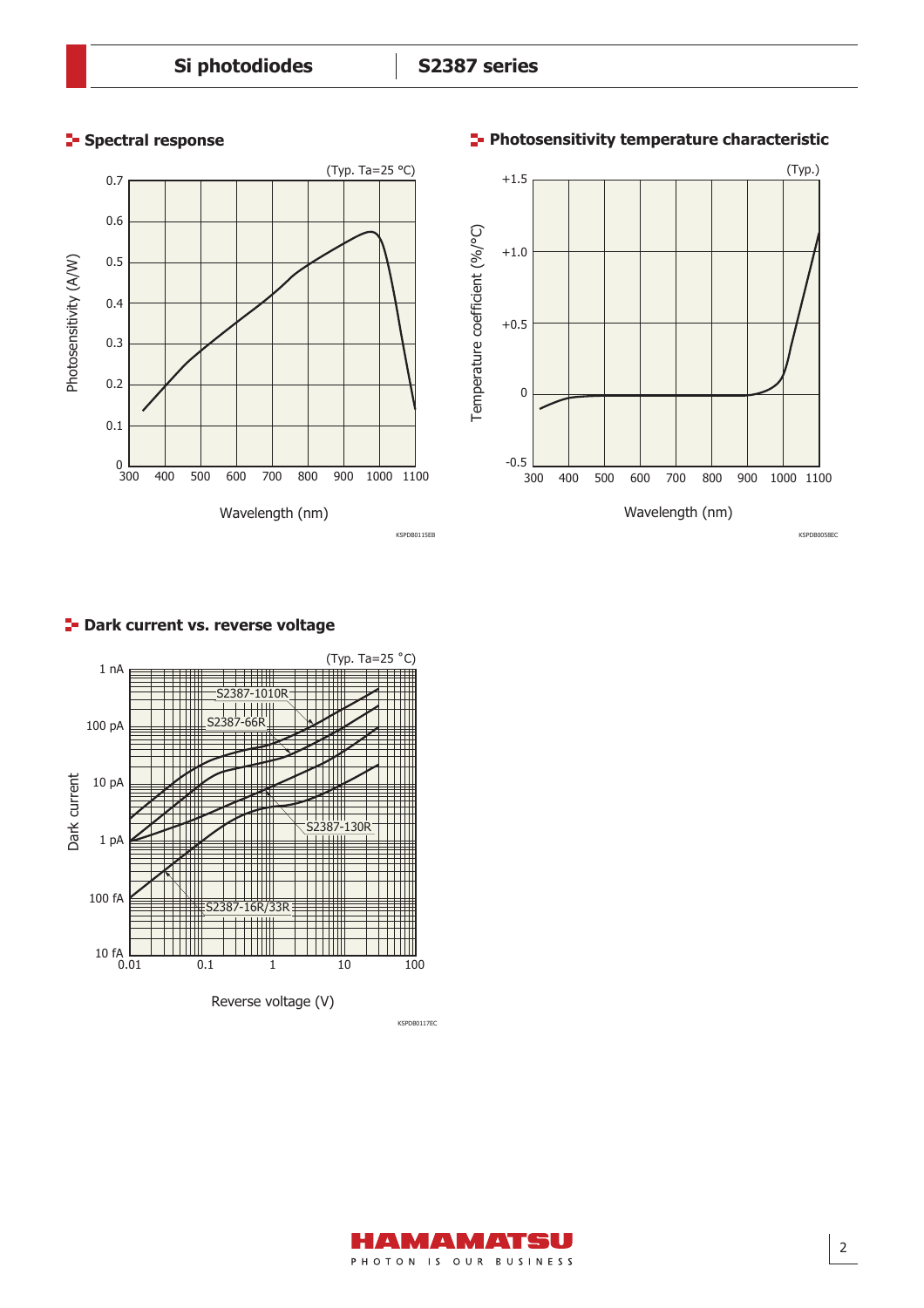



PHOTON IS OUR BUSINESS